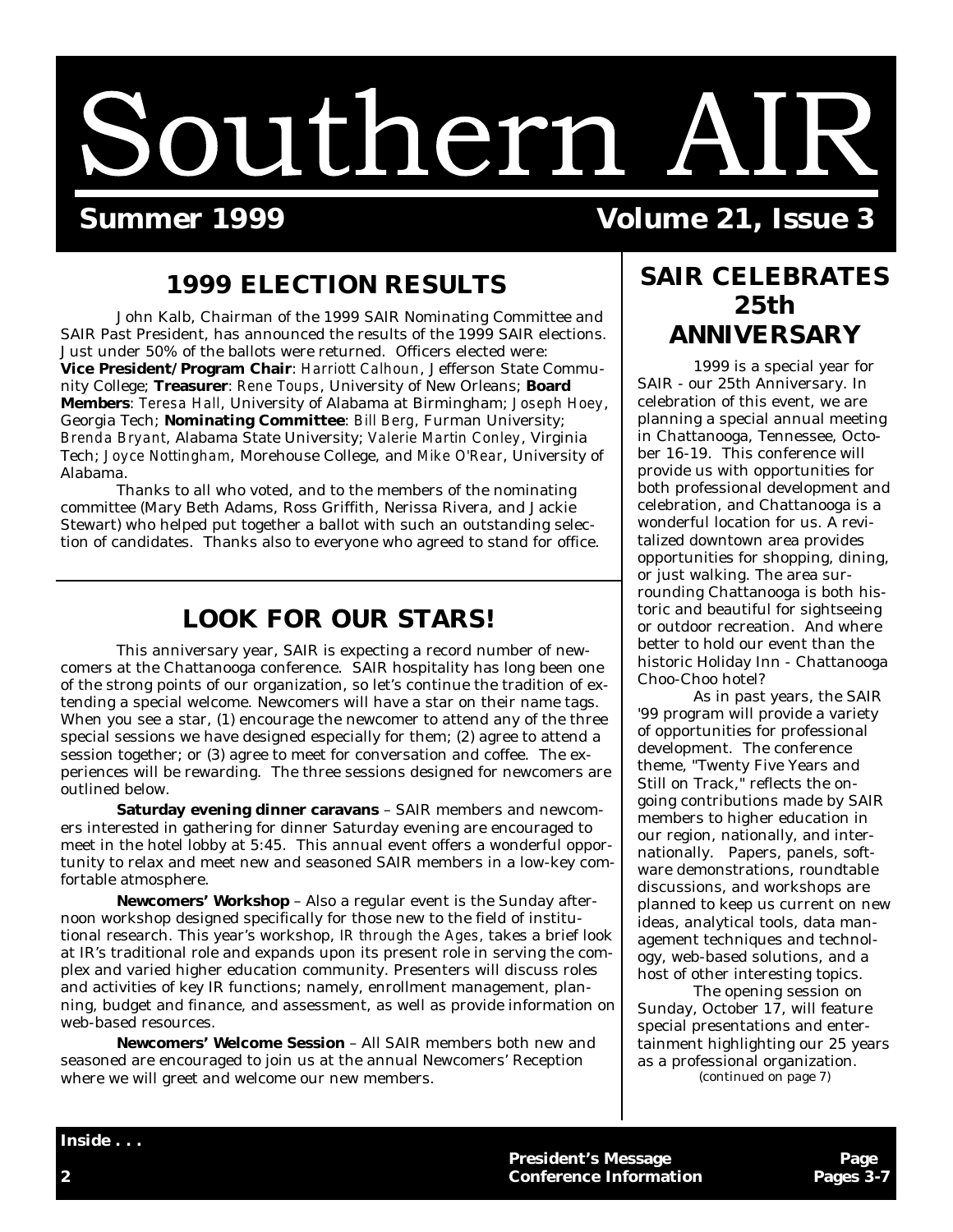# **S A I R**

### **The Southern Association for Institutional Research http://www.sair.org**

**President** Glenn James Tennessee Technological University

> **Vice President/ President Elect** Gerry Dizinno St. Mary's University

**Past President** John Kalb Florida State University

**Treasurer** Hannelore Delbridge University of Alabama

**Secretary** Myrtes Dunn Green Stillman College

**Members at Large** Sam Baldwin Clark Atlanta University

JoAnne Lowe University of Georgia

Marcia Harrington Virginia Tech

Sam Lowther Auburn University

Editor, *Southern AIR* Mary Beth Adams Institutional Studies and Services University of Alabama at Birmingham 420 Administration Building 701 20th Street South Birmingham, AL 35294-0104 (205) 934-3254 Fax: (205) 934-3179 Email: marybeth@uab.edu

Please submit materials for the next issue of *Southern AIR* by the first of December 1999.

# **President's Message . . . From Glenn James**

 My grandmother, Carrie Brooks James, was born in 1882. When she was a teenager, aspirin had not even been invented, and, of course, during her life she saw the



emergence of extraordinary developments in industry, transportation, medicine, warfare, communications, entertainment, social change, various realms of technology, and much, much more, to the point of seeing human beings walk on the surface of the moon. I have always marvelled at the changes that my grandmother witnessed in her lifetime. Ì

 Today, we can casually glance around a home or office and see electric lighting, indoor plumbing and restrooms, refrigerators, air conditioning, and of course telephones, televisions, videocassette recorders, microwave ovens, fax machines, copiers, computers, and on and on. Even now, we can muse knowingly that in only a few years some of these devices, such as VCRs, fax machines, and copiers, will transform or disappear.

 Yes, we are approaching the end of the 1990s and the end of the century and millennium, and we can see that considerable development and change has occurred during the past hundred years in particular.

 In the relatively shorter period of the past 25 years, as we recognize the "lifespan" of SAIR, there have been changes as well. Who among us would want to go back to the mid-1970s and use the tools, technology, and analytical capabilities of those days? I remember when I was pleased to obtain a Texas Instruments hand-held calculator in my office around that time!

 As you look back across your career, whether it is two years or forty years, who are the people who have affected you, influenced you, incited you to act, inspired you to care, helped you to understand, or facilitated your growth? What did they do that impacted your life? As we now look ahead, how will you, in turn, affect others? Will your influence be constructive and positive? Will it be a catalyst for action and for progress? What is the quality of the relationships with your colleagues, co-workers, and neighbors? How will the coming years register your involvement with the world in which you live?

 At the upcoming SAIR conference in Chattanooga, we will be celebrating the 25th anniversary of the association and remembering, marveling, and smiling about where we have been, but also thinking about what we have learned and then stepping forward, looking ahead, and challenging ourselves to thoughtful, open-minded action in the coming years of our lives in an ever-changing, incredible world.

 What lies ahead for us in such an astonishing world and in such an amazing period of history? It is certain that there will be continuous change in our lives and that there will be many people with whom we will interact. I'll be looking for you in Chattanooga; let's talk about it!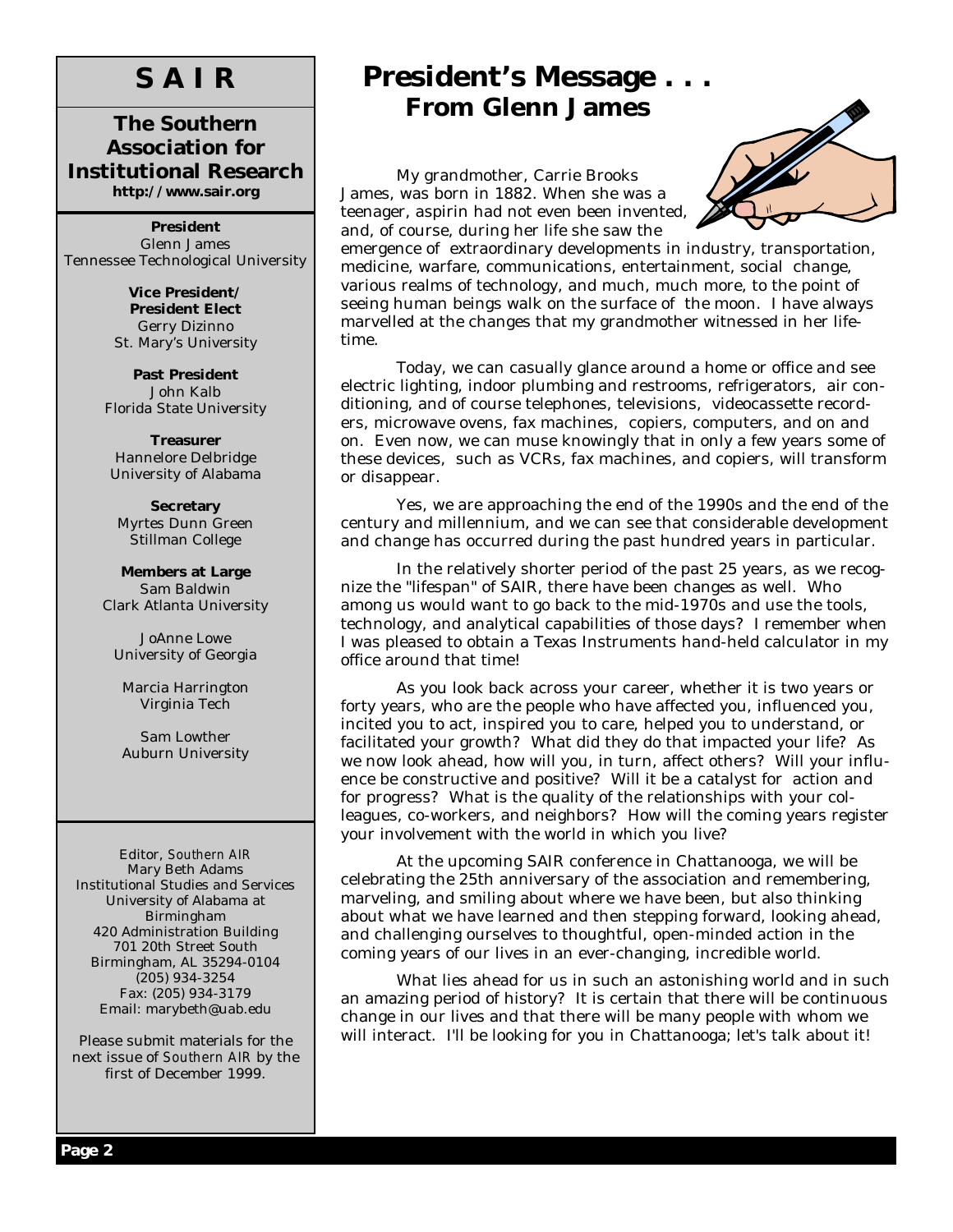

### **Saturday, October 16**

7:30 a.m.-5:00 p.m. Registration 8:30 a.m.-11:30 a.m Workshops 1:30 p.m.-4:30 p.m. Workshops 1:00 p.m.-5 p.m. Southern University

8:30 a.m.-noon SAIR Board Meeting Group (SUG) 5:45 p.m. Hotel Lobby for **Dinner** Caravans

### **Sunday, October 17**

7:30 a.m.-5:00 p.m. Registration 8:00 a.m.-noon Workshops 8:30 a.m.-11:30 a.m. SUG Meeting 1:00 p.m.-4:00 p.m. Workshops 3:00 p.m.-4:00 p.m. Traditionally Black 4:15 p.m.-5:15 p.m. Meeting of Presenters,

 Colleges and Universities (TBCU) Facilitators, & Evaluation Committee 5:00 p.m.-6:00 p.m. Newcomers' Reception 6:15 p.m.-7:30 p.m. Opening Session 7:30 p.m.-9:30 p.m. Conference Reception

# **1999 SAIR CONFERENCE Southern Association for Institutional Research Holiday Inn – Chattanooga Choo-Choo Chattanooga, Tennessee October 16-19, 1999**

### **Monday, October 18**

7:30 a.m.-5:00 p.m. Registration 7:45 a.m.-8:15 a.m. Special Interest

8:30 a.m.-9:30 a.m. General Session

9:45 a.m.-10:45 a.m. Panels & Software

11:00 a.m.-11:45 a.m. Papers Noon-1:00 p.m. Roundtable Luncheon 1:15 p.m.-2:00 p.m. Papers 2:15 p.m.-3:00 p.m. Papers 3:00 p.m.-4:00 p.m. Refreshments Break 3:15 p.m.-3:45 p.m. Special Interest

4:00 p.m.-4:45 p.m. Papers 6:30 p.m.-9:30 p.m. Special Event -

7:30 a.m.-8:30 a.m. Continental Breakfast 7:30 a.m.-8:15 a.m. Dinosaurs' Breakfast Groups Presentation Demos Groups Tennessee Aquarium 9:30 p.m.-??? Dancing & Socializing at the Hotel

> Business Meeting

Demos, Papers

Demos, Papers

### **Tuesday, October 19**

7:30 a.m.-9:00 a.m. Awards Breakfast/ 9:15 a.m.-10:15 a.m. Panels, Software 10:30 a.m.-11:30 a.m. Panels, Software 1:30 p.m.-4:30 p.m. SAIR Board Meeting 5:30 p.m.-7:30 p.m. "Leftovers" Party

# **SAIR '99 CONFERENCE WEB SITE**

Conference information is also available at: **http://web.utk.edu/~oira/sair/conference** You can print a registration form at this site.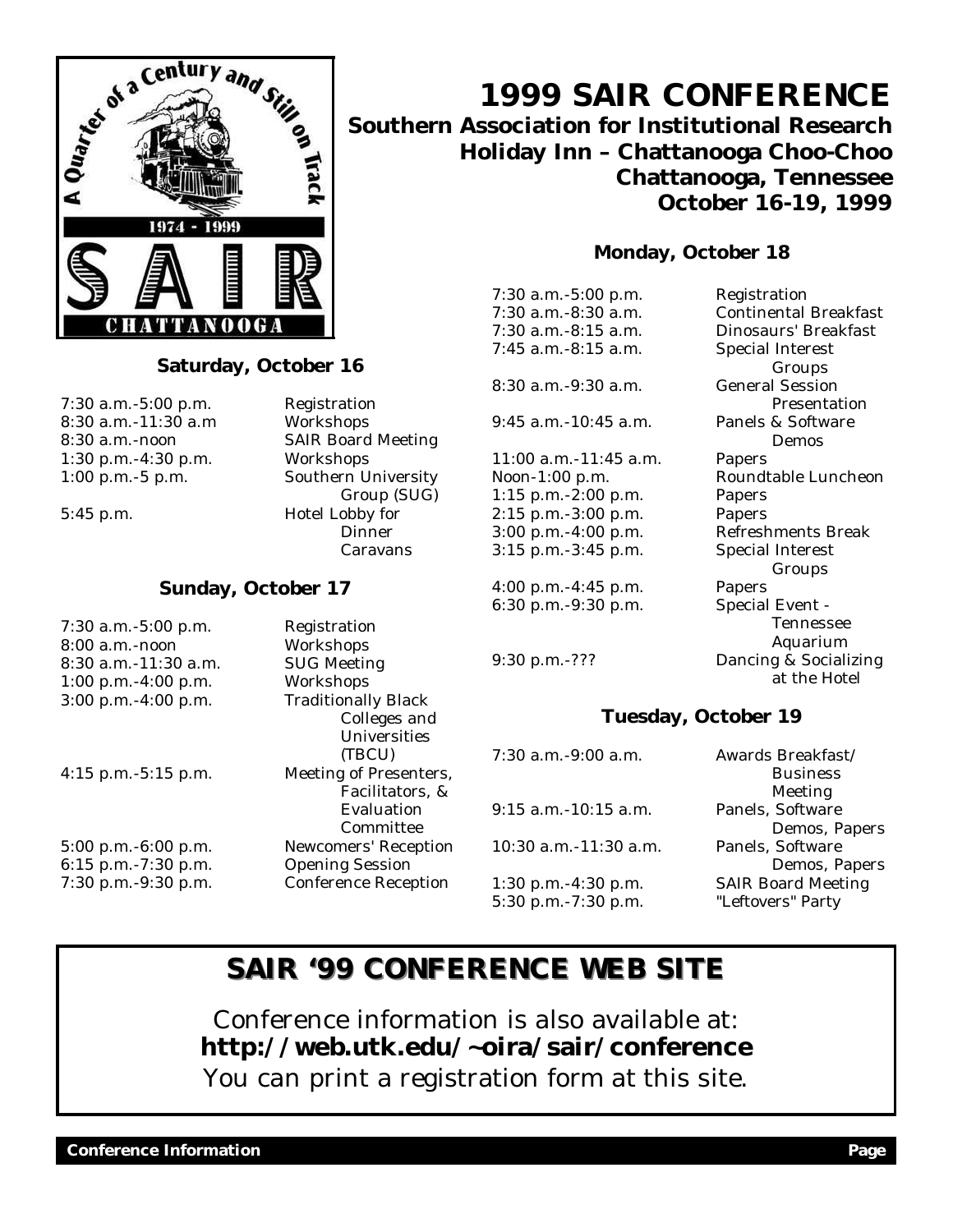# **HOTEL ACCOMMODATIONS/ TRAVEL ARRANGEMENTS**



### **CONFERENCE HOTEL**

 The conference hotel for the Silver Anniversary Conference is the Holiday Inn - Chattanooga Choo Choo, a restored Victorian era railroad station where you can eat 'dinner in the diner' and even sleep in a real Pullman car (however, not at the conference rate, which is \$79 plus taxes per room – single or double). The property is spacious and beautifully landscaped, and is well suited for strolls between sessions. The Choo Choo is within easy walking distance of Chattanooga's Warehouse Row, an upscale outlet mall located in lavishly restored warehouse buildings. Call (800) 872-2529 (TRACK29) to make your hotel reservations. Be sure to print off directions to the hotel (from the web link) if you're driving to Chattanooga!

### **SPECIAL DELTA AIR FARE**

 Tennessee Valley Travel has arranged for a special contract with Delta Air Lines for those of you flying into Chattanooga. Fares booked within 60 days of departure will be entitled to a 5% discount off the lowest fare. Sue Feldkamp, at Tennessee Valley Travel, is the lead contact for our meeting, but any other agent can help you as well. Be sure to give the SAIR number (Delta File Number 131575A) to obtain your discount. DELTA AIR LINES SPECIAL MEETING FARE CALL 423-265-8211

### **GROUND TRANSPORTATION AT THE CHATTANOOGA AIRPORT**

 Call the hotel IN ADVANCE, 1-800-TRACK29 (872-2529), to ensure that a FREE shuttle bus will be waiting for you upon arrival. Otherwise, call the hotel when you arrive (266-5000) and a shuttle bus will be sent to pick you up (about a 15 minute wait). This service is available 24 hours a day.

# **SAIR '99 DISPLAYS**

Please remember to bring any fact books, reports, or other documents that you would like to display at SAIR '99. We will again have a competition for "Best" in a variety of areas, so let's see the high quality work that SAIR has produced in the past. See Gerry Dizinno or Deb Barshafsky at the Conference in order to ensure your materials are displayed and entered in the appropriate category. Be sure to label your materials "DO NOT REMOVE" or "DON'T TAKE THIS HOME WITH YOU!" and include a contact address or phone number so people can request a copy of their own.

**Happiness is not a station you** 

**arrive at, but a manner of trav-**

**eling.**

**— Margaret Lee Runbeck**



# **PHOTOGRAPHERS!**

We really need some volunteers to serve as Conference Photographers for SAIR '99 in order to capture all of the excitement and comraderie of the events. If you are willing and able, please contact Gerry Dizinno (gdizinno@alvin.stmarytx.edu), and he'll give you an assignment.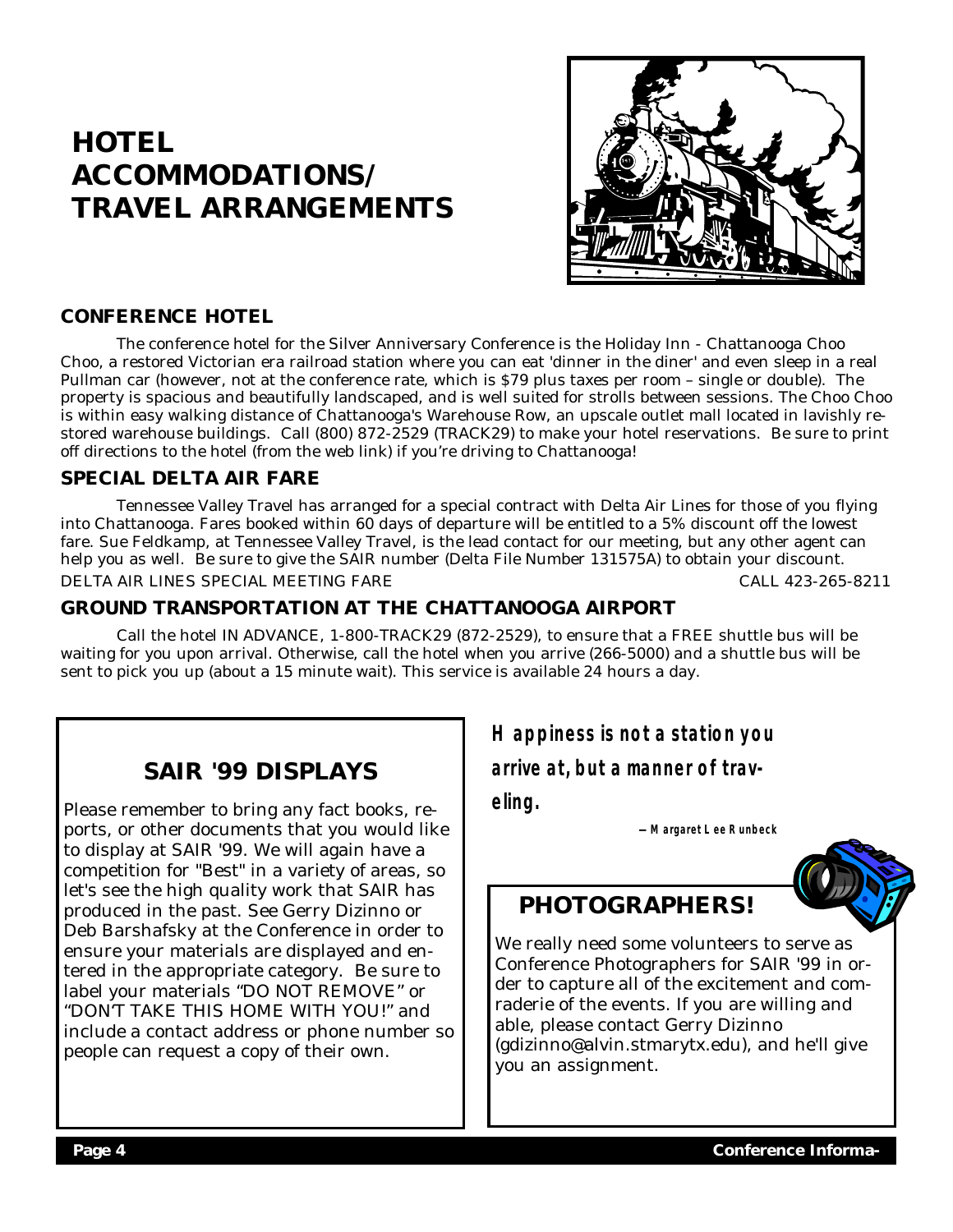# **WORKSHOPS**

 This year's pre-conference workshops provide participants with an opportunity to explore in-depth experiences in a variety of topics. Check the appropriate number on your conference registration form to reserve your place. Cost is \$25 per person per workshop, except for WK5 (\$50). Enrollment is limited; please register as soon as possible.

### **Saturday, October 16**

### **WK1: Beginning SPSS for the Institutional Researcher – 8:30-11:30 a.m.**

*Prerequisite Skills/Knowledge:* An understanding and experience with Windows 95/98, basic word processing skills and spreadsheets. Also, basic understanding of descriptive statistics, including measures of central tendency and variation. Experience with SPSS or analytical/inferential statistics not necessary. *Description:* This hands-on workshop will examine differences between SPSS 8.0 and earlier versions and will focus on tactics and procedures for utilizing data with SSPS, labeling variables and values, modifying and selecting data for computations, managing window sessions, and calculating basic descriptive statistics, including frequency distributions and summary statistics (mean, mode, variation, and standard deviation). Participants also will look at preparation and printing basic reports for common institutional research projects, and will receive a comprehensive workbook. Michael Crow, Savannah State University; Analinda Moreno, Texas A&M University.

### **WK2: Techniques for Effective Reporting: Turning Data into Information — 8:30-11:30 a.m.**

*Prerequisite Skills/Knowledge*: None. *Description*: This workshop will cover the major topics regarding production of effective institutional research reports. Topics include effective and appropriate data reporting, characteristics and data presentation, and development of reports for particular audiences. Participants will be involved in several exercises that will illustrate the materials presented. Participants are encouraged to bring reports that need improvement or were difficult to report effectively. The workshop design is for anyone interested in producing a more effective report. It could be of special interest to those new in the field of institutional research. Dave Fleming, Clemson University.

### **WK3: Intermediate SPSS for Institutional Research — 1:30-4:30 p.m.**

*Prerequisite Skills/Knowledge:* Participants should have some general understanding of basic analytical statistical concepts such as correlation, t-test, analysis of variance, cluster, factor, and regression analysis. Participants should also have some skill in working at the level suggested by the beginning SPSS 8.0 Workshop described above, even if this skill was developed through working with a different software package. *Description:*  This hands-on workshop will focus upon the analysis of data made possible by the manipulation of data contained in SPSS data files. Practical techniques and tips for when, why, and how to use t-tests, analysis of variance, regression, multiple regression, correlation, and cluster, factor, and discriminate analysis will be explored together with consideration of data and graphic output. Participants will receive a comprehensive workbook and will focus on tactics and procedures for using data with SPSS, labeling variables and values, modifying and selecting data for computations, managing window sessions, and calculating basic descriptive statistics, including frequency distributions and summary statistics. Analinda Moreno, Texas A&M University; Michael Crow, Savannah State University.

### **Sunday, October 17**

### **WK4: ANOVA using SAS — 8:30-11:30 a.m.**

*Prerequisite Skills/Knowledge:* Basic Understanding of ANOVA and principles of inferential statistics. Familiarity with Windows 95/98. *Description:* This course will cover analysis of variance topics: performing one-way analysis of variance, performing two-way analysis of variance, verifying the assumptions of analysis of variance, and conducting multiple comparisons. Participants will receive ANOVA "Using the Analyst" Application Course Notes. The course will address base SAS, SAS/ASSIST, SAS/STAT, SAS/GRAPH, SAS/ACCESS, SAS/ FSP, and SAS/IML software. Tom Bohannon, Baylor University.

### **WK5: Database Applications for the Web — 8:30-11:30 a.m.**

*Prerequisite Skills/Knowledge:* Basic Knowledge of HTML. *Description:* As institutional research offices develop a web presence, an evolution takes place from putting up static pages to finding ways to display complex data. This information workshop will provide an introduction to web-enabled applications such as data warehouses, data marts, online surveys, and workflow. The discussion will focus on HTML forms, ODBC-compliant databases, SQL, HTML tables, and middleware software tools such as Cold Fusion, Active Server Pages, Internet Database Connectivity, Perl, Visual InterDev, and Tango. Issues of cost, platform, scalability, throughput, graphics, staffing, training, and complexity will also be addressed. Catherine Finnegan, North Georgia College and State University; John Milam, University of Virginia; Merrill Whitener, Clemson University.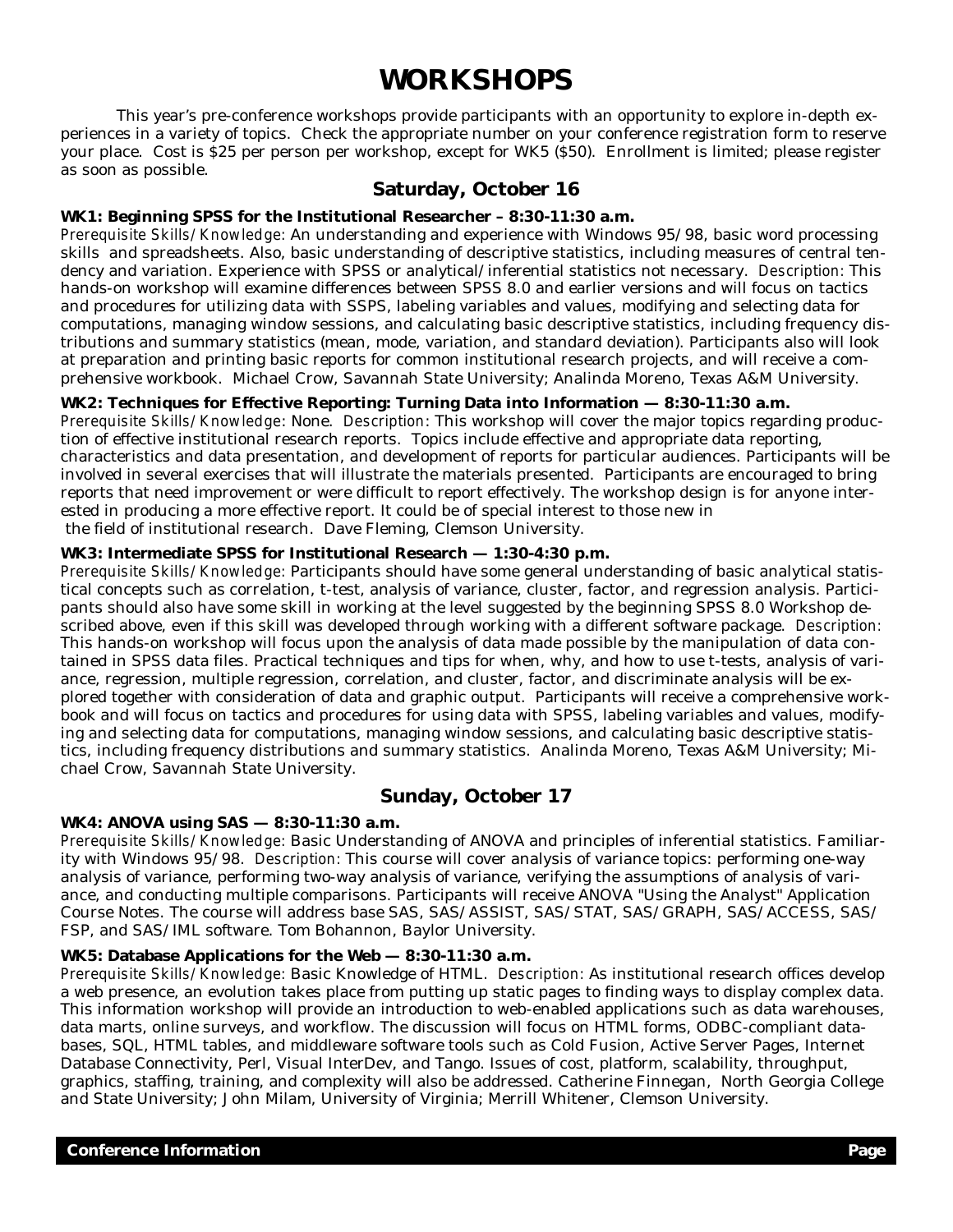# **WORKSHOPS (continued)**

## **Sunday, October 17**

### **WK6: Developing Appropriate Measures of Teaching Workloads, Instructional Costs, and Research/ Service Activity for Intra- and Inter- institutional Comparisons — 8:00-noon**

*Prerequisite Skills/Knowledge:* None. *Description:* This workshop will provide a "nuts and bolts" discussion of concrete strategies for building a campus database that lends itself to a thorough analysis of faculty teaching loads, instructional costs, and research and service activity. The Boyer Commission on Educating Undergraduates in Research Universities recently decried the quantity and quality of undergraduate contact with tenured and tenure-track faculty at those institutions, suggesting that students are not getting full value for their tuition dollar. Less harsh but comparable criticism has been directed at all of higher education, especially with regard to costs. With growing external pressures for greater accountability from higher education, it is imperative that institutions be able to respond to the question, "Who is teaching what to whom, and at what cost?" This workshop provides the tools necessary for response to these and other questions currently being directed at colleges and universities. Michael Middaugh, University of Delaware.

### **WK7: On Track with Academic Program Review — 8:30-11:30 a.m.**

*Prerequisite Skills/Knowledge:* Basic spreadsheet familiarity. *Description:* Professional survey techniques and organizational development strategies keep effective program review "on track" by minimizing conflict and maximizing ownership in a potentially explosive undertaking. Include grass-roots participation and a campuswide "Noah's Ark Committee," build a strong supportive consensus around a comprehensive notion of the ideal program, evaluate and rank all academic programs, learn what to fix, where to cut, when to expand, and keep process on track, avoid dysfunctional quibbling, and complete the task in a single year. Impossible? Presenters share a tested process for effectively completing an insurmountable task with the support of recently developed software. Participants will be able to guide an academic program review and use a spreadsheet tool for monitoring the program review process. Michael Crow, George O'Neill, Savannah State University.

### **WK8: Regression Analysis Using SAS — 1:00-4:00 p.m.**

*Prerequisite Skills/Knowledge:* None. *Description:* This one-half day course will be directed toward understanding and producing correlation statistics, performing simple linear regression, performing multiple linear regression, fitting multiple regression models using stepwise techniques, understanding the effects of multicollinearity, and identifying influential observations. Participants will receive Using the Analyst Application Course Notes on regression. The course will address base SAS, SAS/ASSIST, SAS/STAT, SAS/GRAPH, SAS/ ACCESS, SAS/FSP, and SAS/IML software. Tom Bohannon, Baylor University.

### **WK9: Newcomers' Workshop — 1:00-4:00 p.m.**

*Prerequisite Skills/Knowledge:* None. *Description:* The role and function of institutional research has evolved over its lifespan. This newcomers' workshop takes a brief look at IR's traditional role and expands upon its present role in serving the complex and varied higher education community. Presenters will discuss the roles and activities of key IR functions: enrollment management, planning, budget and finance, and assessment. Information will also be provided on information technology resources. Marcia Harrington, Virginia Tech; Lorne Kuffel, College of William and Mary; Theresa Smith, University of Oklahoma; Alice Simpkins, Paine College; John Milam, University of Virginia.

### **WK10: Institutional Effectiveness — 1:00-4:00 p.m.**

*Prerequisite Skills/Knowledge:* None. *Description:* Effective Institutional Research is integral to Institutional Effectiveness. This workshop will examine the criteria in Section III of the Criteria for Accreditation and relate them to institutional research. It will describe institutional research as a function, as an office, and as a set of tasks. Material presented will be reinforced in group exercises. This workshop is for individuals interested in establishing effective institutional research and using it in support of institutional effectiveness processes. Gerry McLaughlin, DePaul University; Harriott Calhoun, Jefferson State Community College; Rich Howard, Montana State University.



 In honor of SAIR's 25th Anniversary, the traditional Tennis Tournament is being revived. The two courts at the hotel have been reserved for Sunday morning, 9 AM – noon. It will probably be a mixed doubles affair, depending on who signs up to participate. Please contact Ross Griffith (Wake Forest) at griffith@wfu. edu to enter the tourney. A very expensive (NOT) award/trophy will be presented to the winner at the Awards Breakfast on Tuesday morning.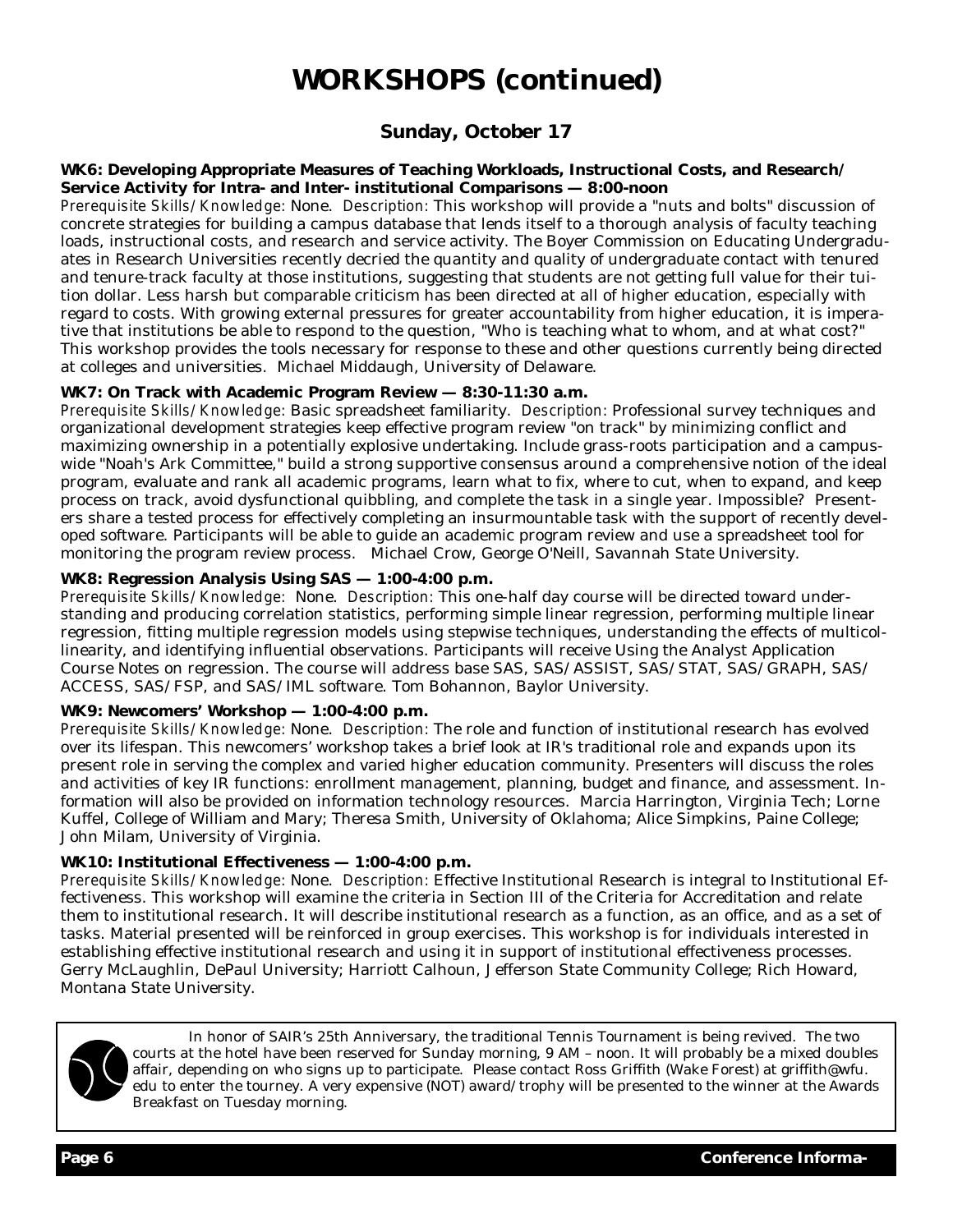# **EVENTS**

### **SPECIAL EVENT: SAIR Under the Sea**

 Monday night we will ride the free Electric Shuttle from the Southside garage adjacent to the hotel to the Tennessee Aquarium for the Silver Anniversary Special Event. We SAIR members will have the Aquarium, the world's largest freshwater facility, all to ourselves for the evening. Cash bars will be set up for members to refresh and socialize while viewing exhibits, from 'Mountain Cove' to 'Mississippi Delta' and 'Rivers of the World'. A Tennessee pit barbecue feast will be served, and the newly renovated gift shop will be open for souvenir shopping. Busses will run every fifteen minutes to shuttle members back to the hotel. Upon our return to the hotel, a dance floor and music will provide an opportunity for SAIR members to kick up their heels. For members who wish to venture away from the hotel for late night entertainment, directions will be provided.

### **GUIDED TOURS**

 Three tours of Chattanooga and the surrounding area have been arranged for you and/or your family members. Contact Tennessee Valley Travel, 423-265-8211, to make your reservations.

**Chattanooga Civil War History Tour** — Saturday, October 16, 9:00 a. m. to 5:00 p.m. (\$23 per person). Your guide will introduce you to this area's history, taking you to the Exhibition & Orientation area and into the Chickamauga Battlefield. You'll visit the National Cemetery, then have lunch on your own downtown. After lunch, you'll travel up to Lookout Mountain. You may elect to ride the world famous Incline Railway (at an additional charge) or you may take your tour motorcoach. You'll tour Point Park, view the city and enjoy an orientation to the Battle Above the Clouds, Ochs Museum, monuments and hiking trails. "Battles of Chattanooga" shows are available (optional and at an additional charge). You will travel back through downtown with highlights of history and points of interest noted on your way back to the hotel.

**Chattanooga's Railroad Roots: The South Side —** Sunday, October 17, afternoon half-day guided walking tour (\$12 per person). Meet your guide at the hotel for orientation and begin your tour of railroad history. You may shop at Warehouse Row and Freight Depot or walk the South Side, seeing the original site of Coca Cola and much more.

**Chattanooga's Riverfront and North Side —** Monday, October 18, morning half-day guided walking tour (\$12 per person). Enjoy a tour of Aquarium Plaza, the Riverwalk, the Bluff View area, bridges, and New College Park. Shop the North Side on your own before the group reforms to return to the Aquarium via the historic Walnut Street Bridge. **OTHER THINGS TO SEE AND DO**

### • **Tennessee River Cruise** on the "Southern Belle" riverboat

- **Nightly Ghost Walks**; trained guides escort you through the streets and byways of the city.
- Ride the **Chattanooga Ducks**
- **Imax 3-D Theater**
- **Ruby Falls, Rock City Gardens,** and the **Incline Railway**

### **COMINGS AND GOINGS**

 *Jeremy Fisher* has left Catawba Valley Community College and taken a position as Director of Institutional Research at Lenoir-Rhyne College. His new e-mail address is fisherj@lrc.edu.

 *Yihong Gu*, formerly Associate Director of Institutional Research at Wake Forest University, left in early August to pursue an additional graduate degree at the Roberto C. Goizueta Business School of Emory University.

 *Andrew Luna,* formerly Research Analyst with the Office of Planning and Budget at the University of Louisville, is now Director of Institutional Research and Planning at the State University of West Georgia.

 *Bill Berg* is leaving Rhodes College to become Director of Planning & Institutional Research at Furman University.

### **25th ANNIVERSARY**

(continued from page 1)

Monday's General Session will feature Dr. E. Grady Bogue, Professor of Educational Leadership and Policy Studies at the University of Tennessee at Knoxville. His topic will be "Honoring Higher Education's Heritage: Engaging Issues of Mission, Trust, and Accountability On the Eve of the 21st Century."

 Monday evening we will socialize in our usual warmhearted, welcoming style at the Tennessee Aquarium. We will be the sole human inhabitants of this wonderful underwater environment. Dinner will be provided – some of the best Tennessee barbecue ever tasted – and we can wander through the facility and talk with colleagues and friends.

 The Tuesday morning Awards Breakfast means good food to start the day followed by good fellowship and recognition of individuals who have made special contributions to our organization.